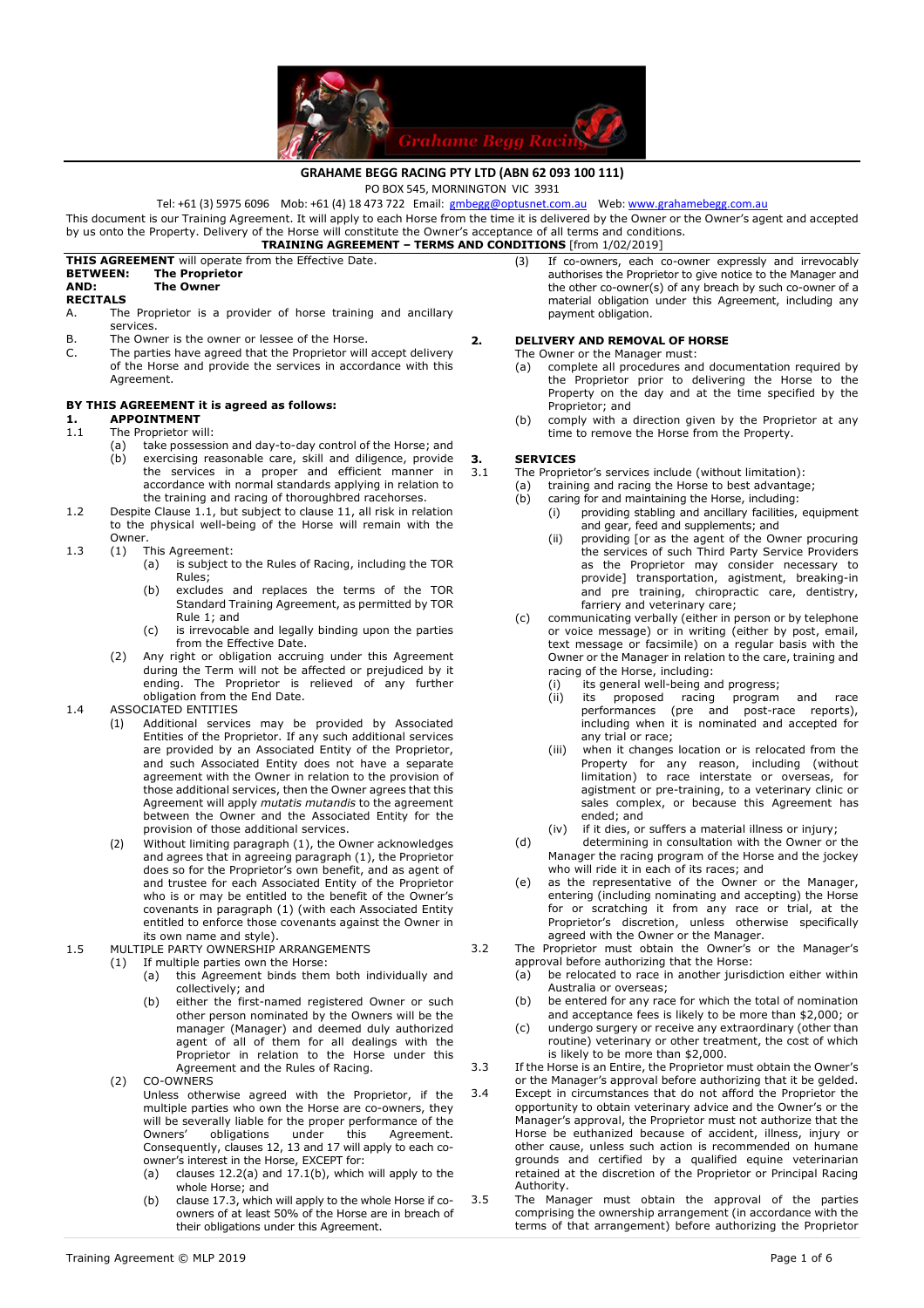to take the actions contemplated by clauses 3.2, 3.3, 3.4 and 18.

- 
- 3.6 If the Proprietor, at any time, arranges for the Horse:
	- (a) to be relocated to another property which is not operated by the Proprietor; or
	- (b) to be offered for sale, sold or otherwise disposed of on behalf of the Owner;

such arrangement will be made by the Proprietor as the Owner's agent and the Proprietor will no longer be responsible to the Owner either for the care and well-being of the Horse, or for fees and charges incurred.

# **4. FEES AND EXPENSES**

- **FEES NOTICE** 
	- (1) The Proprietor's current basic fees and charges, together with the mandatory allocation of Prize money prescribed by the Rules of Racing, are set out in the Fees Notice.
	- (2) The Proprietor must, within 7 days of being appointed as the trainer of the Horse, provide to the Owner or the Manager, a copy of the Fees Notice. The Owner or the Manager will then have 14 days to resolve with the Proprietor any query or objection in relation to the Proprietor's fees and charges. In any event, the Owner or the Manager must resolve such query or objection prior to delivering the Horse to the Property.
	- (3) The Proprietor may impose reasonable additional charges for additional services. Fees and charges of Third Party Service Providers are in addition to the Proprietor's fees and charges.
- 4.2 The Proprietor may vary the Proprietor's fees and charges, including additional remuneration and gratuities, but must provide an amended Fees Notice to the Owner or the Manager 14 days prior to implementing the increase.
- 4.3 LIABILITY FOR PAYMENT

 The Owner must pay or reimburse the Proprietor and any Third Party Service Provider in accordance with such party's normal trading terms:

- (a) all fees and expenses of caring for, training and racing the Horse, including (without limitation) agistment, pretraining and training fees, race entry fees (nomination, entry and acceptance), chiropractic, dentistry, farriery and veterinary fees, and transportation costs; and
- (b) the mandatory allocation of actual or advertised Prize money to the Proprietor, the jockey and other named parties, prescribed by the Rules of Racing or race entry conditions and distributed directly to each of them via the Principal Racing Authority's stakes payment system or other means.
- 4.4 The Owner must pay or reimburse the Proprietor upon demand the amount of any invoice rendered directly to the Proprietor by a Third Party Service Provider.
- 4.5 The Proprietor may require the Owner to advance to the Proprietor money to cover the estimated cost of specified race entry fees, surgery or extraordinary veterinary treatments, and will not be obliged to incur the expense until such money is received.

#### 4.6 ADDITIONAL REMUNERATION AND GRATUITIES The Owner must also pay to or bestow upon the Proprietor the additional remuneration and gratuities set out in the Fees

**Notice** 4.7 INVOICING

 The Proprietor and any Third Party Service Provider will invoice fees and charges, including any additional remuneration and gratuities:

- (a) to the Owner; or
- (b) if the Horse is owned by multiple parties, as agreed with
	- the Manager, either:<br>(i) to the Owners to the Owners collectively via the Manager; or
	- (ii) to each party directly that party's proportion of such fees and charges.

Regardless of the invoicing arrangements, liability for all such fees and charges remains as set out in clause 1.5. 4.8 METHOD OF PAYMENT

 The Proprietor's preferred method of payment is by EFT, or by Mastercard or Visa credit card, or as otherwise described on the Fees Notice or Tax Invoice. In the case of multiple Owners and proportionate direct invoicing, the Proprietor may charge an additional administration fee.

# **5. RULES OF RACING**<br>5.1 The Proprietor, the 0

- The Proprietor, the Owner and the Manager must:
	- (a) comply with the Rules of Racing, including the TOR Rules; and
- (b) be eligible to be an Owner under the Rules of Racing.
- 5.2 If there is any inconsistency between a provision of this Agreement and the Rules of Racing, including the TOR Rules, the latter will prevail to the extent of the inconsistency.
- 5.3 The Owner expressly and irrevocably authorizes the Proprietor to obtain from Racing Australia or the Principal Racing Authority [and those bodies to provide to the Proprietor] full details of the Owner, or if co-owners each co-owner and the Manager, as recorded with such body, including (without limitation) name, residential and email addresses, telephone and facsimile numbers.
- 5.4 If the Horse is leased, the authorization in clause 5.3 will extend to and include full details of the lessor (and legal owner).

### **6. TRAINING DISPUTES RESOLUTION PROCEDURES**

 The parties acknowledge that the Training Disputes Resolution Procedures apply to this Agreement. Those procedures are summarized as follows:

- (1) Any Tax Invoice rendered by the Proprietor prior to the  $15<sup>th</sup>$  of the month is payable by the end of that month, or if rendered after the  $15<sup>th</sup>$  of the month is payable by the end of the following month. If the Owner fails to pay and does not within that period dispute the amount of the Tax Invoice by giving a Dispute Notice to the Proprietor (and a copy to Racing Australia), the Presumption of a Training Debt will arise and the Owner will be deemed a defaulter for non-payment of training fees. If a Dispute Notice is given, the Presumption of a Training Debt will not arise.
- (2) Paragraph (a) notwithstanding, the Owner or the Manager may within 6 months after receiving a Tax Invoice rendered by the Proprietor dispute the amount of the Tax Invoice by giving a Dispute Notice.
- (3) Following the giving of a Dispute Notice, either party may within 14 days elect to have the dispute determined by the Training Disputes Tribunal by giving to Racing Australia (and a copy to the other of them) a Notice of Election of Hearing and the applicable filing fee. A Dispute Notice will lapse if a Notice of Election of Hearing is not given.
- (4) The Owner or the Manager may attend and be heard at the hearing of the dispute before the Training Disputes Tribunal.
- (5) The parties must strictly comply with any determination by the Training Disputes Tribunal. If a party does not comply with such determination:
	- (a)  $\overrightarrow{h}$  the non-defaulting party may exercise such party's other contractual and legal remedies; and
	- (b) the relevant Principal Racing Authority may take<br>whatever disciplinary action it considers disciplinary appropriate;
	- against the defaulting party.

### **7. INSURANCE**

Unless otherwise agreed in writing by the Proprietor, the Owner is responsible for arranging the Owner's own insurance cover (including the renewal of any existing cover) for mortality and other insurable risks in relation to the Horse.

### **8. HORSE NAME, IMAGE AND RACING COLOURS**

Subject to any restrictions or conditions imposed by Racing Australia or the Principal Racing Authority, the Owner grants to the Proprietor the right to use the Horse's name, image and racing colours in any promotion, publicity or media, free of consideration.

### **9. VISITATION**

 The Owner and the Manager may, by appointment with the Proprietor, attend at the Property to inspect the Horse. Visitation will be entirely at the Owner's or Manager's own risk, assumed voluntarily. The Proprietor will not be liable for any risk associated with such visitation, howsoever arising, that is either an Inherent Risk, including (without limitation) accident or injury, or any other risk that was insignificant or not reasonably foreseeable, involving or sustained by the Owner or the Manager, or any person who may accompany the Owner or the Manager, when visiting the Property.

### **10. PROPRIETOR'S RIGHT OF INDEMNITY**

 The Owner must indemnify the Proprietor against all expenses and liabilities properly incurred by the Proprietor in relation to this Agreement.

### **11. LIMITATIONS TO OWNER'S RIGHT OF INDEMNITY**

- 11.1 Neither the Proprietor nor any Third Party Service Provider will be liable to the Owner for damages for harm suffered by the loss or diminution in value of the Horse if it dies or value is diminished as a consequence of:
	- (a) the materialization of a risk, howsoever arising, that is either:
		- (i) an Inherent Risk, including (without limitation) accident, illness, injury, infertility or sub-fertility, or natural cause; or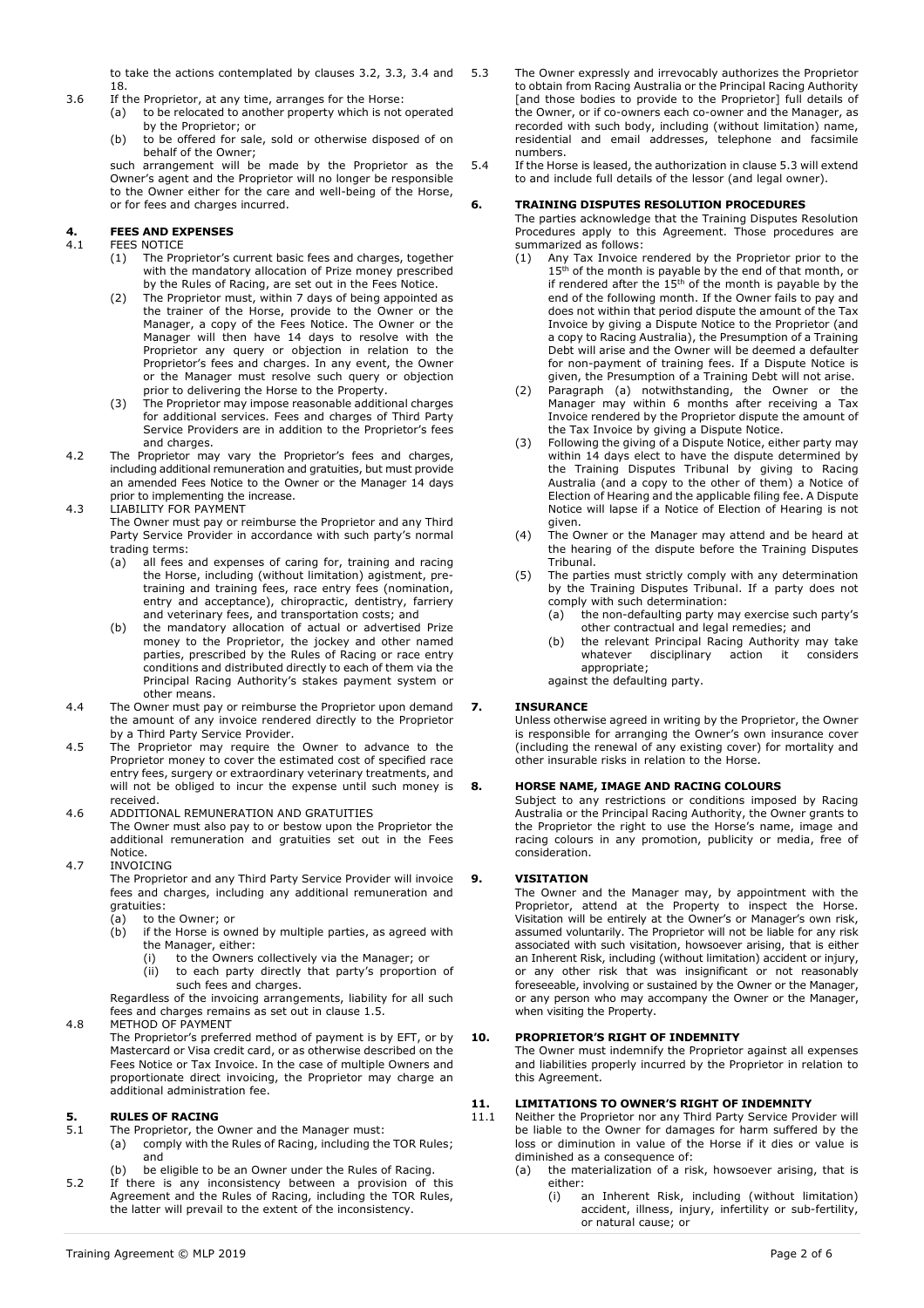(ii) any other risk that was insignificant or not reasonably foreseeable; or

- (b) its failure to compete in or win any races or Prize money.<br>(1) Except for any right of indemnity specifically preserved 11.2 (1) Except for any right of indemnity specifically preserved by this Agreement, the Owner expressly surrenders, so far as the law permits, any right which the Owner may have against the Proprietor or any Third Party Service Provider to claim damages for harm suffered by the loss or diminution in value of the Horse, howsoever arising, including (without limitation) liability in negligence and any right of the Owner to claim damages for economic loss or loss of opportunity to earn future income.
	- (2) Any right of indemnity either specifically preserved or not capable of surrender will be limited in damages to the fair market value of the Horse at the time of the cause of action arising.
- 11.3 Certain legislation, including the *Competition and Consumer Act 2010 (Cth)*, may impose consumer guarantees or imply warranties or conditions or impose obligations upon the Proprietor which cannot be excluded restricted or modified, or cannot be excluded restricted or modified except to a limited extent. This Agreement must be read subject to these statutory provisions. If these statutory provisions apply, to the extent to which the Proprietor may limit the Proprietor's liability, such liability is limited to:
	- (a) in the case of goods, at the Proprietor's option:
		- (i) the replacement of the goods or the supply of equivalent goods;
		- (ii) the repair of the goods;
		- (iii) the payment of the cost of replacing the goods or of acquiring equivalent goods; or
		- (iv) the payment of the cost of having the goods repaired; and
	- (b) in the case of services, at the Proprietor's option:
		- (i) the supplying of the services again; or
		- (ii) the payment of the cost of having the services supplied again.

# **12. LIEN AND CHARGE**<br>12.1 The Owner grants to

- The Owner grants to the Proprietor a Lien over the Horse and a Charge over the Horse, Prize money and Proceeds, as security for the proper performance of the Owner's obligations under this Agreement, including (without limitation):
	- (a) to pay all fees and charges, including any additional remuneration and gratuities, as and when due; and
	- (b) not to transfer, sell or otherwise dispose of, or create any Encumbrance attaching to, the Horse, other than in accordance with this Agreement.
- 12.2 This Lien and Charge:
	- (a) entitles the Proprietor:
		- (i) to possession of the Horse (including the Horse ID card or any replacement card) until all amounts due and payable by the Owner under this Agreement are paid; and
		- (ii) to retake possession of the Horse (including the Horse ID card or any replacement card) where the Proprietor is not in possession at the time when the Owner's breach of this Agreement occurs; and
		- (b) includes the right of the Proprietor:
			- (i) to give a direction in accordance with clause 17.2 for the payment of Prize money and Proceeds; and
			- (ii) to sell the Horse or appoint a receiver to do so in accordance with clause 17.3;
			- when the Owner's breach of this Agreement occurs.
- 12.3 The rights conferred by this clause 12 are in addition to and not in substitution of any rights of the Proprietor at common law or under any statute.

### **13. OWNER'S SALE OR ENCUMBRANCE OF HORSE**

 If the Owner elects to transfer, sell or otherwise dispose of, or to create any Encumbrance attaching to, the Horse, while any fees and charges are outstanding and payable to the Proprietor or any Third Party Service Provider under this Agreement, the Owner must prior to doing so either:

- (a) pay all such outstanding fees and charges to the Proprietor or Third Party Service Provider; or
- (b) obtain the Proprietor's approval either to the proposed sale or other disposition, or to the creating of the Encumbrance. The Proprietor may give approval (with or without conditions) or withhold approval without providing a reason. If the Proprietor does approve, the Owner must comply with any conditions of such approval, and otherwise obligate the proposed purchaser, acquirer, or grantee of any Encumbrance to novate this Agreement. In any event, the Owner will remain liable to the Proprietor or Third Party Service Provider for any fees and charges not paid to the Proprietor or Third Party Service Provider by such purchaser, acquirer, or grantee.

#### **14. ACKNOWLEDGEMENTS UNDERTAKINGS AND WARRANTIES**

- 14.1 The Proprietor acknowledges that, EXCEPT for what is set out in this Agreement, the Owner has neither made any representation nor provided any warranty to the Proprietor in relation to the Horse.
- 14.2 The Owner acknowledges entering into this Agreement at the Owner's own risk and that, EXCEPT for what is set out in this Agreement, the Proprietor has neither made any representation, nor provided any warranty:
	- (a) in relation to the services to be provided or procured by the Proprietor; or
	- (b) that the Horse:
		- (i) will win any races or Prize money;
			- $(iii)$  will have any residual value as a stallion or broodmare; or
			- (iii) if an Entire, will not require gelding because of physical or behavioral considerations in an effort to enhance racing performance.
- 14.3 The Owner undertakes:
	- (a) not to appoint or grant possession of the Horse to a new trainer while any fees and charges are outstanding and payable to the Proprietor or any Third Party Service Provider under this Agreement, unless the Owner has lodged a Dispute Notice and deposited the full amount of the outstanding fees and charges into the Training Disputes Trust Account; and
		- (b) not to assign or transfer the Owner's rights or obligations under this Agreement to any third party without first obtaining the Proprietor's approval, which will not be unreasonably withheld or delayed. It will not be unreasonable for the Proprietor:
			- (i) to withhold approval if the Owner is in breach of
			- any payment obligation under this Agreement; and (ii) to require any party assuming the Owner's
			- obligations to novate this Agreement.
- 14.4 The Owner warrants that the Owner:<br>(a) is either: is either:
	- (i) the holder of the legal and beneficial title to the Horse, free of any Encumbrance, or if subject to an Encumbrance, duly authorized by the grantee to enter into this Agreement; or
	- (ii) the lessee duly authorized by the lessor (and legal owner) to enter into this Agreement; and
	- (b) is not aware of any behavioral, physical or health problem with the Horse which, if known to the Proprietor, would cause the Proprietor to refuse to take delivery of the Horse at the Property.

#### **15. FURTHER ACKNOWLEDGMENTS AND DECLARATIONS**

- 15.1 The Owner acknowledges that:
	- (a) owning and racing thoroughbred racehorses:
		- (i) is speculative, as the Owner will incur significant fees and expense without the assurance of any financial return; and
		- (ii) involves risks, including (without limitation) those specifically referred to in clauses 9 and 11.1;
	- (b) prior to entering into this Agreement, the Proprietor provided to the Owner and the Owner has read and understood:
		- (i) the Fees Notice; and
		- (ii) the attachment marked "WARNING IMPORTANT INFORMATION"; and
	- (c) any assessment or expression of opinion by the Proprietor as to how the Horse may perform in any specific race, or generally, will not constitute a representation or warranty as to performance.
- 15.2 The Owner declares that prior to the Effective Date the Owner has had the opportunity:<br>(a) to obtain:
	- to obtain:
		- (i) independent legal advice in relation to the Owner's rights and obligations under this Agreement; and
		- (ii) a copy of the Rules of Racing, including the TOR Rules; and
	- (b) to inspect the Property and the facilities to satisfy oneself as to their fitness for purpose;

and has either done so, or freely declined the opportunity to do so.

### **16. GST**

- 16.1 The parties acknowledge that this Agreement will constitute a Taxable Supply under the GST Act.
- 16.2 Any fee or charge specified in the Fees Notice as payable by the Owner under this Agreement has GST included in it, unless it is specifically stated as being exclusive of GST.
- 16.3 Any invoice rendered by a party to this Agreement in connection with a Taxable Supply made pursuant to this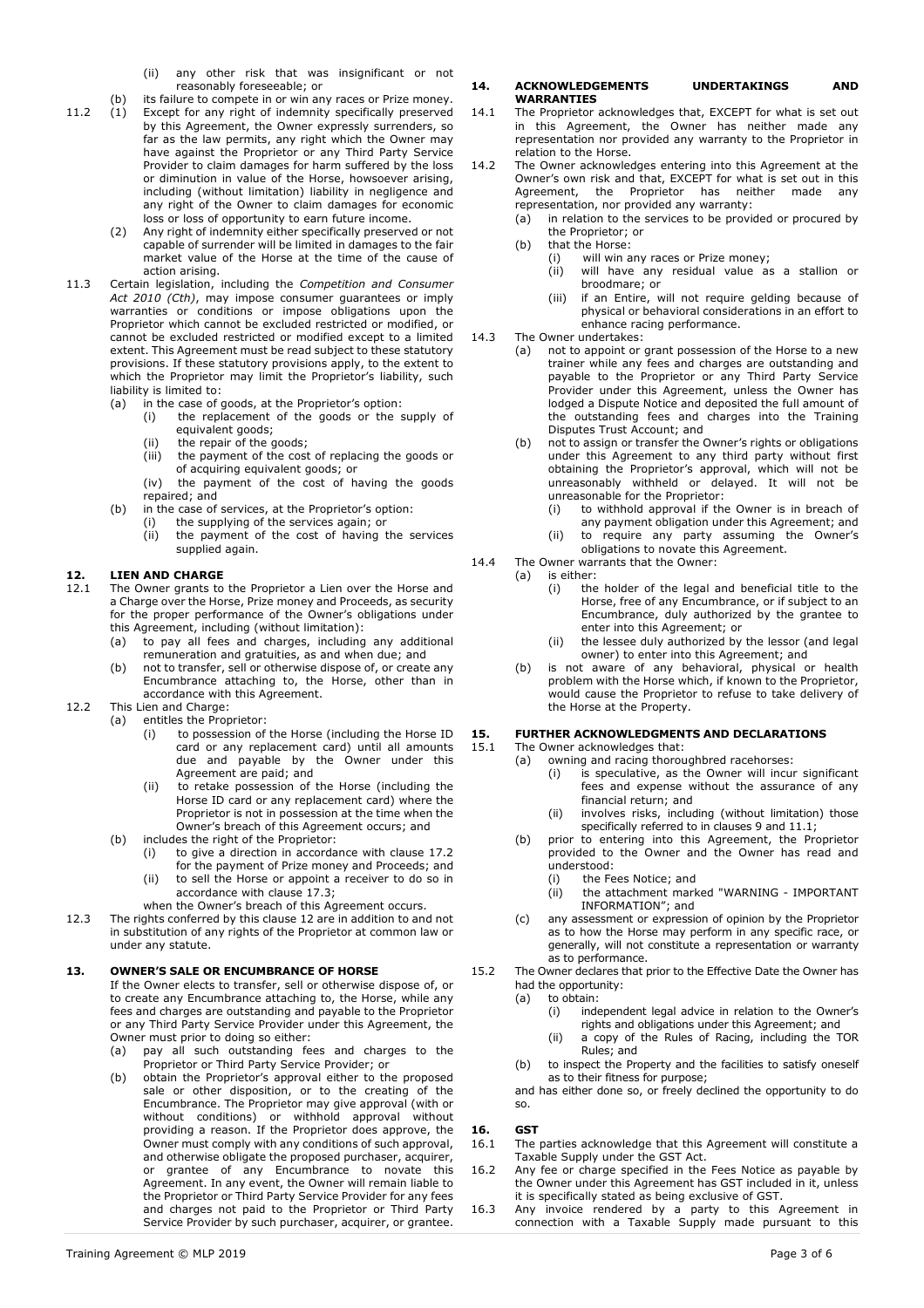Agreement which seeks to recover an amount of GST payable by that party must conform to the requirements for a Tax Invoice and must be delivered on or before the date payment is required.

# **17. OWNER'S DEFAULT**<br>17.1 If the Owner breaches

- If the Owner breaches a material obligation under this Agreement, including any payment obligation, the Proprietor:
	- (a) may charge interest on any outstanding amount at the rate prescribed for pre-judgement interest by the Supreme Court for the period commencing on the day after the due date and ending on the date payment is received;
	- (b) may stop or suspend training the Horse (including entering it for any race or trial) until the breach is remedied; and
	- (c) may give a Default Notice to the Owner, the Manager or lessor (as the case requires), requiring that such breach be remedied within 14 days. If the Owner fails to remedy the breach within the period specified in the Default Notice, the Proprietor may pursue all or any of the Proprietor's contractual and legal remedies against the Owner, including (without limitation) the right:
		- (i) to give a direction in accordance with clause 17.2 for the payment of Prize money and Proceeds; and
		- (ii) to sell the Horse or appoint a receiver to do so in accordance with clause 17.3;

without requiring a direction by order of the court for such action.

- 17.2 RIGHT TO GIVE A DIRECTION FOR THE PAYMENT OF PRIZE MONEY AND PROCEEDS
	- The Proprietor may exercise the Proprietor's right to give
		- a direction for the payment of Prize money and Proceeds: (a) if the Horse is racing, by notice to the Principal Racing Authority;
		- (b) if the Horse is sold, by notice to the selling agent or buyer (as the case requires); and
		- (c) if there is a claim under any insurance policy attaching to the Horse, by notice to the insurer; requiring payment directly to the Proprietor of such amount as is required to fully extinguish and discharge any outstanding payment obligation of the Owner under this Agreement as a first call on the total of any net Prize money and Proceeds. A statement confirming the outstanding amount and a copy of this Agreement will constitute adequate notice.
	- (2) The Owner, in consideration of these presents and for good and valuable consideration, expressly and irrevocably directs the recipient of a notice served pursuant to paragraph (1) to make payment in accordance with that notice without reference to the Owner or the Manager and without requiring a direction by order of the court for payment and attachment of debt.
- 17.3 POWER OF SALE OF HORSE
	- (1) For the purpose only of the Proprietor exercising the Proprietor's right to sell the Horse when the Owner's breach of this Agreement occurs, the Owner, in consideration of these presents and for good and valuable consideration:
		- (a) irrevocably appoints and directs the Proprietor, as the Owner's duly authorised agent, attorney or representative, as the law permits, to execute any instrument and do any act or thing required to effect the sale and convey and assure the buyer the Horse sold, including (without limitation) registration of the Transfer of Ownership of the Horse with the Registrar of Racehorses or Principal Racing Authority; and
		- (b) expressly and irrevocably directs the Registrar of Racehorses or Principal Racing Authority, as the case requires, to register such Transfer of Ownership without reference to the Owner or the Manager and without requiring a direction by order of the court for registration.
	- (2) If the Proprietor elects to exercise the Proprietor's power of sale in relation to a defaulting co-owner's interest in the Horse and is required by the Corporations Act to provide a prospective purchaser with a Product Disclosure Statement, the Proprietor may request a Product Disclosure Statement from the Manager, which the Manager must provide within 7 days of receiving such request.
	- (3) If a sale by public auction, the Proprietor may offer the Horse without reserve and sell it to the highest bidder.
	- (4) If the Proprietor elects to sell the Horse other than by public auction, such sale must be in good faith and at a price not less than the fair market value of the Horse determined by either MM or WI, or if neither of them is able or willing to act, then another member of the FBAA who is able and willing to act, at the Proprietor's discretion.
- (5) The Proprietor must give the Owner, the Manager or lessor (as the case requires), 14 days' notice of any proposal to sell the Horse by public auction, and 7 days' notice of any proposal to sell the Horse other than by public auction.
- (6) Upon the sale of the Horse the Proprietor must apply the Proceeds:
	- (a) firstly, in payment of all fees and charges incurred in connection with the sale, including (without limitation) the sale entry fee and commission, transportation and sale attendance; (b) secondly:
		- (i) if a sole Owner, in payment to the Proprietor, or Third Party Service Provider, of all fees and charges, including (without limitation) any interest and enforcement costs that are outstanding and payable by the Owner; or
		- (ii) if co-owners, apportion the net Proceeds between them and apply the proportion otherwise due to the defaulting co-owner(s) in payment to the Proprietor, or Third Party Service Provider, of all fees and charges, including (without limitation) any interest and enforcement costs that are outstanding and payable by the defaulting co-owner(s); and
	- (c) thirdly, in payment
		- (i) to a sole Owner of any Proceeds not required to be applied by the Proprietor either in remedying or because of the Owner's breach of this Agreement; or
		- (ii) to the Manager or non-defaulting coowner(s) directly the whole of the proportion of the net Proceeds due to the non-defaulting co-owner(s), AND to the Manager or defaulting co-owner(s) directly the proportion of the net Proceeds due to the defaulting co-owner(s) not required to be applied by the Proprietor either in remedying or because of the defaulting co-owner(s) breach of this Agreement.

The Owner will remain liable to the Proprietor for any shortfall, or if co-owners, each defaulting co-owner will remain liable to the Proprietor for such party's proportion of any shortfall.

- 17.4 RIGHT TO INDEMNITY COSTS
	- If the Proprietor, Third Party Service Provider, or nominee, undertakes any account management or debt recovery action with any agency, or legal proceedings, against the Owner in relation to the Owner's breach of a material obligation, including (without limitation) any payment obligation, such party will be entitled to recover all fees and expenses, including account management fees, agency commissions, legal fees and other costs reasonably incurred in relation to such action or proceedings on a full indemnity basis.

### 17.5 OTHER RIGHTS

The rights conferred by clauses 17.1 to 17.4 inclusive will not prejudice any other right which the Proprietor may have against the Owner relating to the Owner's breach of this Agreement.

### **18. TERMINATION**

 This Agreement will have full force and effect until it is ended by the first to occur of the following:

- (a) the Horse ceases racing, is sold or otherwise disposed of by the Owner, or the Proprietor exercises the Proprietor's power of sale under clause 17.3;
- (b) the Proprietor elects to end this Agreement and directs the Owner or the Manager to remove the Horse from the Property; or
- (c) the Owner or the Manager elects to end this Agreement and to remove the Horse from the Property.

In any event, the Proprietor will be entitled to render a Tax Invoice to the Owner for all services provided in relation to the Horse under this Agreement up until the day the Horse is removed from the Property AND to be paid the full amount of that Tax Invoice and any other outstanding Tax Invoices before the Horse is removed.

### **19. PPSA**

- 19.1 The provisions of this Agreement constitute a Security Agreement under the PPSA. These provisions are in addition to and not in substitution of any rights of the Proprietor at common law or under any statute.
- 19.2 The Owner:
	- (a) grants to the Proprietor a Security Interest attaching to the Horse as livestock (as that term is defined in the PPSA) and Proceeds to secure the proper performance of the Owner's obligations under this Agreement;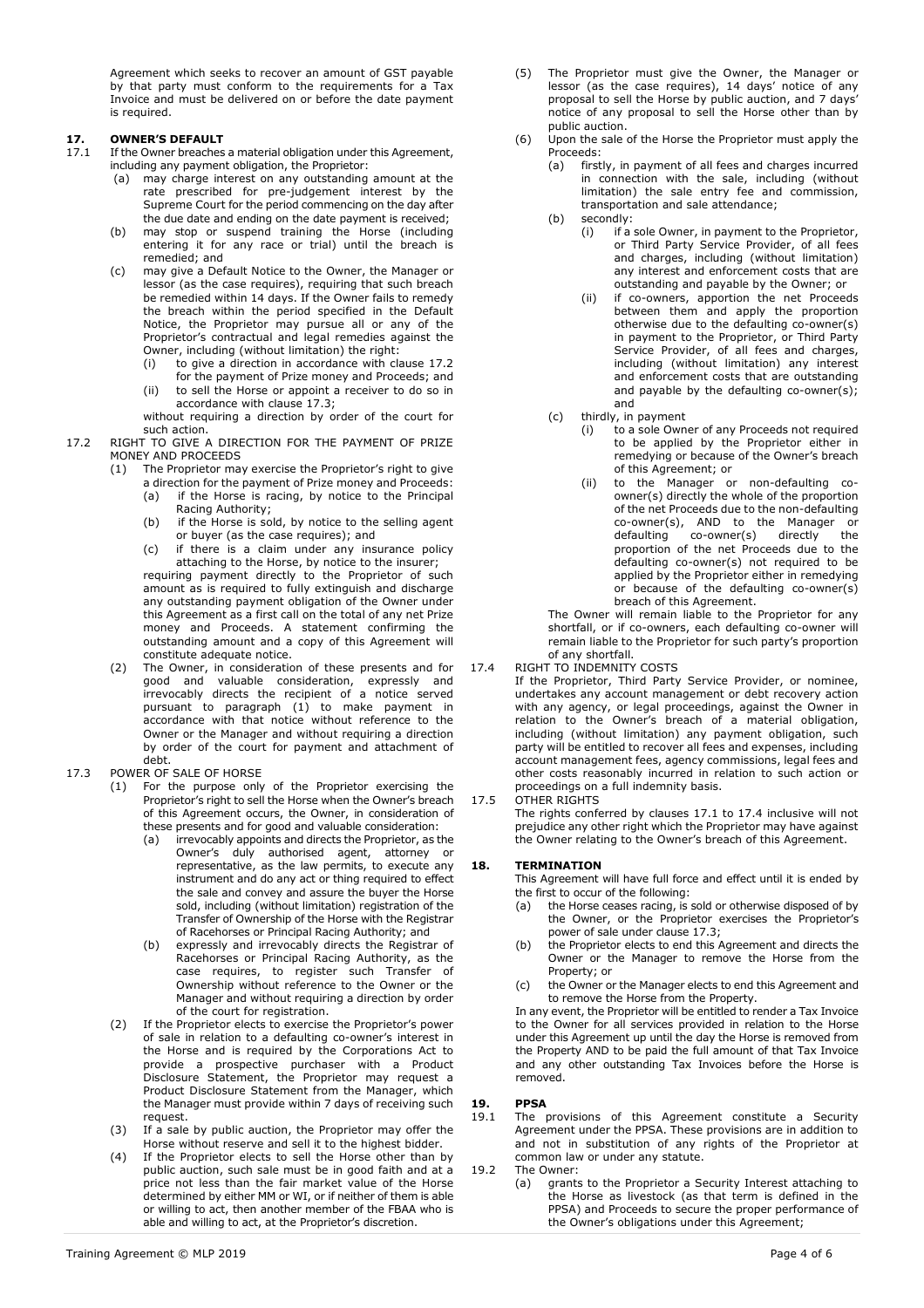- (b) consents to the Proprietor, as the Secured Party, registering the Security Interest on the PPSR;
- (c) acknowledges that the Security Interest is granted for value and to enable the Horse to be fed or developed and, as a result, is a priority interest in livestock pursuant to Section 86 of the PPSA;
- (d) undertakes:
	- (i) to execute any document required to enable the Proprietor to register a Financing Statement or Financing Change Statement from time-to-time on the PPSR to perfect the Security Interest;
	- (ii) to pay or reimburse all fees and expenses incurred by or on behalf of the Proprietor in relation to the enforcement or discharge of the Security Interest; and
	- (iii) not to grant any Encumbrance attaching to the Horse to any other person without first obtaining the Proprietor's written consent;
- (e) declares that, to the extent permitted under the PPSA, sections 142 and 143 of the PPSA will not apply to this contract or the Security Interest; and
- (f) waives any right as permissible under the PPSA to receive a notice.
- 19.3 The Proprietor must discharge the Security Interest when all the secured obligations of the Owner under this Agreement are satisfied.
- 19.4 If there is an existing Encumbrance attaching to the Horse at the time of the parties entering into this Agreement, the Owner assures the Proprietor that the grantee of such Encumbrance approves of the Owner entering into this Agreement and consents to the Security Interest granted to the Proprietor having priority over such Encumbrance, regardless of whether such Encumbrance is a perfected or unperfected Security Interest.

# **20. NOTICES**<br> **20.1** Any notic

- Any notice, demand, or other instrument given under this Agreement will be deemed to have been properly given if it is in writing and delivered to or sent by prepaid mail to an address within Australia, or by prepaid airmail post to an address outside Australia, or by facsimile or email transmission, in the case of:
	- (a) the Proprietor, to the address or number provided by the Proprietor; and
	- (b) the Owner or the Manager, to the address or number provided by the Owner or the Manager, or such other address or number that may be recorded with the Register of Racehorses or that the Proprietor reasonably considers to be the current address or number of the Owner or the Manager.
- 20.2 Notice given in accordance with clause 20.1 will be deemed to have been duly served, in the case of:
	- (a) prepaid mail to an address within Australia, upon the expiration of 3 days after the day of posting;
	- (b) prepaid airmail post to an address outside Australia, at the expiration of 10 days after the day of posting; and
	- (c) facsimile or email transmission, on the day after the date of transmission.

### **21. FURTHER ASSURANCES**

 The parties must at their own cost, execute any instrument and do any act or thing required to give effect to this Agreement.

### **22. GOVERNING LAW**

 The law governing this Agreement is the law of the Commonwealth of Australia and of the state or territory where the Property is located and the forum for all disputes will be either the Federal Court of Australia or the Courts of that place, to the authority of and which, including any appellate jurisdictions of such courts, the parties unconditionally submit and confine themselves for all proceedings arising from this Agreement.

# **23. DEFINITIONS AND INTERPRETATIONS**<br>23.1 The following words have these meaning

The following words have these meanings in this Agreement unless the contrary intention appears:

**Associated Entity** has the meaning given to it in the *Corporations Act 2001 (Cth).*

**Charge** means the right to seize and sell, including a power of sale and the right to receive and apply Prize money and Proceeds.

**Default Notice** means a notice detailing the breach by the defaulting party of an obligation under this Agreement.

**Dispute Notice** is a prescribed form under the TOR Rules. **Effective Date** means the date upon which this Agreement is

- adopted or accepted by the parties, evidenced by: (a) the Owner or the Owner's agent delivering the Horse to
- the Proprietor; and

(b) the Proprietor accepting delivery of the Horse from the Owner or the Owner's agent;

## at the Property.

 **Encumbrance** means:

- (a) any Security Interest; (b) any right, interest or arrangement which has the effect of giving another person a preference, priority or
- advantage over creditors, including any right of set-off; (c) any third party right or interest in property, or any right arising from the enforcement of a judgement;

or any agreement to create any of them or allow them to exist. **End Date** means the date upon which this Agreement is ended, determined in accordance with clause 18.

**Entire** means a male horse that has not been gelded.

**FBAA** means *Federation of Bloodstock Agents Australia Ltd (ABN 27 003 596 718).*

**Fees Notice** means any document, as amended from time to time, that provides a reasonable estimate of the fees and expenses the Owner will be likely to incur if the Owner gives the Horse to the Proprietor to train, and which complies with the requirements for a Fees Notice under TOR Rule 3.

**Financing Statement** has the meaning given to it in the PPSA. **Financing Change Statement** has the meaning given to it in the PPSA.

**GST** means tax that is payable under the GST law (as prescribed by the GST Act).

**GST Act** means the "*A New Tax System (Goods and Services Tax) Act 1999*".

**Horse** means any thoroughbred horse delivered by the Owner and accepted by the Proprietor onto the Property.

**Inherent Risk** means a risk of something occurring that cannot be avoided by the exercise of reasonable care. **Lien** means the right to retain.

**MM** means *Magic Millions Sales Pty Ltd (ABN 54 078 396 317).* **Notice of Election of Hearing** is a prescribed form under the TOR Rules.

**Owner** means either:

(a) the holder of the legal and beneficial title to the Horse; and if multiple parties, each person who holds an ownership interest in the Horse; or

(b) the lessee of the Horse.

**PPSA** means *Personal Property Securities Act 2009 (Cth).*

**PPSR** means the *Personal Property Securities Register* under the PPSA.

**Presumption of a Training Debt** has the same meaning as in the TOR Rules.

**Principal Racing Authority** means the body responsible for the regulation of thoroughbred horse racing in the place in which the Horse is racing or may race.

**Prize money** means money earned from racing the Horse, including breeder's bonus and incentive scheme payments and other bonuses.

**Proceeds** means proceeds of sale or of any insurance claim paid in relation to the Horse or a Share, as the context requires. **Product Disclosure Statement (PDS)** means a disclosure document required by the *Corporations Act 2001 (Cth)* to be given to prospective investors when offering a financial product to retail clients.

**Property** means any property or place where the Proprietor provides the services.

**Proprietor** means *Grahame Begg Racing Pty Ltd (ABN 62 093 100 111);* including its directors, officers, employees, servants and agents.

**Racing Australia** means *Racing Australia Limited (ABN 89 105 994 330).*

**Rules of Racing** means the rules of racing, including the TOR Rules, applying in the place where the Horse is racing or may race. These rules are published by Racing Australia ("AR#") and supplemented by local rules ("LR#") determined by each Principal Racing Authority, as amended. A copy of the Rules of Racing, including the TOR Rules, is available at website [www.racingaustralia.horse].

**Secured Party** means a person who is granted a Security Interest under this Agreement.

**Security Interest**:

- (a) in relation to any personal property (as defined in the PPSA), has the meaning given to it in the PPSA; and
- (b) in relation to any other property, means any charge, mortgage, pledge, bill of sale, hypothecation, lien, arrangement concerning the deposit of documents evidencing title, trust, power or title retention arrangement, or any other covenant or arrangement of any nature made to secure the payment of money or the observance of an obligation.

**Taxable Supply** has the meaning given to it in the GST law. **Tax Invoice** has the meaning given to it in the GST law.